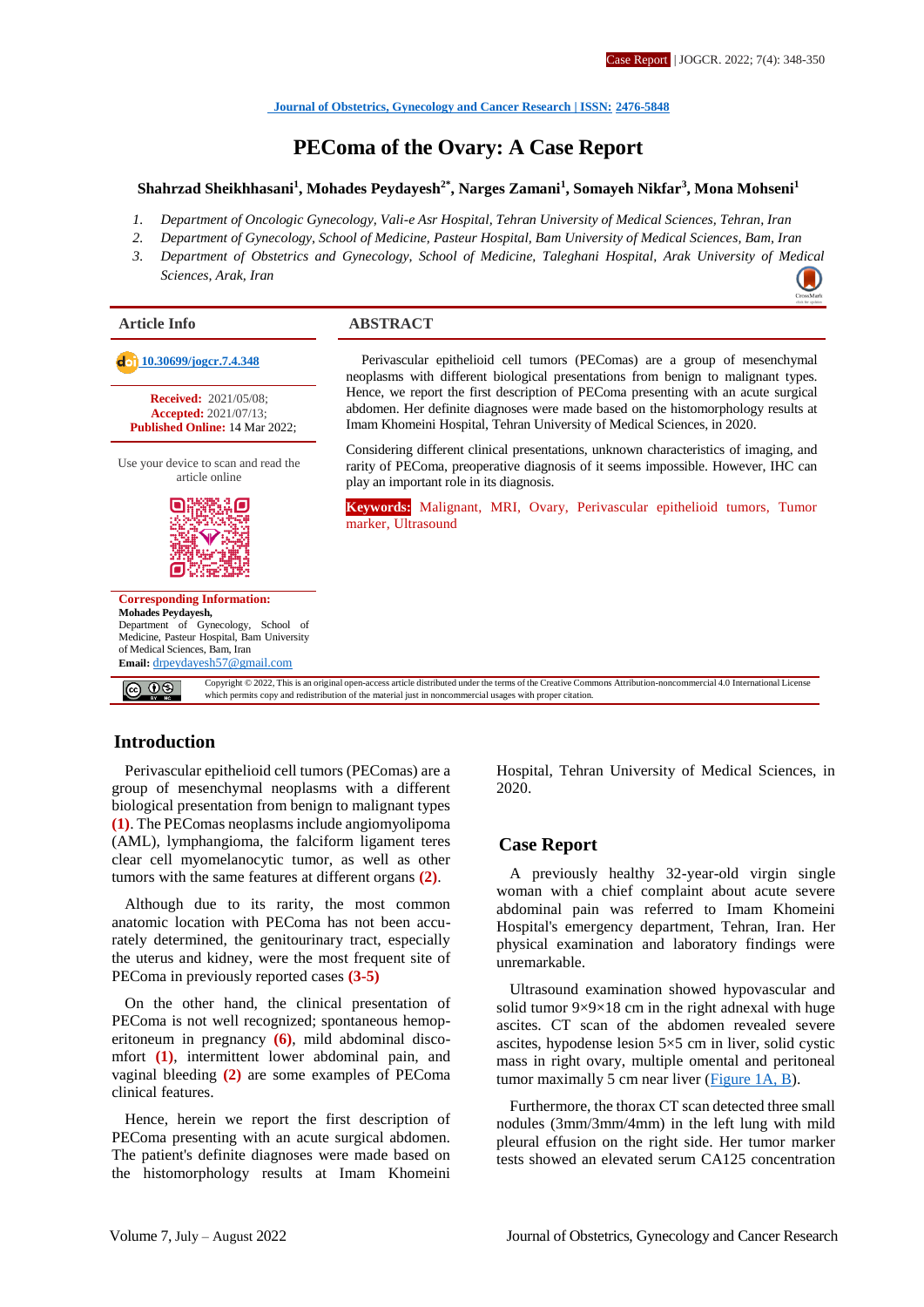up to 557 U/mL, and the other tumor markers were within normal limits.

Intraoperative findings revealed a huge amount of bloody ascites (six liters). There was a 20×12 cm solid hemorrhagic cystic tumor in the right adnexal tumor with omental involvement. During laparotomy, bilateral salpingo-oophorectomy (due to undifferentiated epithelial histology of frozen result in both ovaries), pelvic lymphadenectomy, infra-colic omentectomy with uterine preservation were performed.

The post-operation pathology report revealed nests of epithelioid cells by cleared-out cytoplasm and uniform nuclei by mild cytologic atypia. Furthermore, CD99, vimentin, NSE, melan A, C-kit, SAX10, human melanin black-45 (HMB-45), S100 (few scattered),

synaptophysin (few scattered) were positive in immunohistochemical (IHC) staining analysis.

According to the above histopathological findings, the diagnosis of a PEComa was made. After cytoreductive surgery, chemotherapy with BEP was immediately initiated. After four cycles of chemotherapy, the tumor recurred, and the patient was a candidate for the second cytoreductive surgery. Still, she refused and did not refer to the hospital to complete her therapy. After that, we did not know about the detail of her treatment, and unfortunately, her relatives said that she had died.



**Figure 1. CT-scan of the abdomen in a 32-year-old female with malignant perivascular epithelioid cell tumors of the ovaries.** 

## <span id="page-1-0"></span>**Discussion**

PEComa is a rare tumor with a unique diagnostic challenge that leads to a late diagnosis, similar to our study case (7). However, Knowledge of its specific clinicopathological, imaging, and tumor marker may accelerate the diagnosis of PEComa (8).

It is worth mentioning IHC plays a vital role in its diagnosis. Synchronous melanocytic and smooth muscle marker expression is the hallmark of PEComas. Immunoreactivity for melanocytic markers include HMB-45 and melan A, and myogenic markers consist of smooth muscle actin, desmin, and h-caldesmon **(7, 9)**.

Evidence showed that the peak age for genital tract PEComa incidence is the mid-40s, although the reported patients with PEComa have had different ages from 9 to 79 years **(2)**. As the study case was 32 years (at the high-risk age), PEComa must be placed as a differential diagnosis in her ovary masses.

Although most PEComas behave as benign tumors, a few of these will be malignant. The characteristics of invasive tumors were indicated in former studies; the size of the tumor (greater than 5 cm), histological features, necrosis, and invasion to vessels are some of these predictor factors to malignancy **(10)**.

Because of rare cases reported and lack of clinical trial, the proper therapy for PEComa in the female genital tract is not available. There is only a strong consensus about tumor-free margin cytoreduction as a primary treatment, and chemotherapy and radiotherapy's usefulness is ambiguous. Recently, targeted therapies such as mTOR inhibitor usage seem to have promising results **(2, 11, 12)**.

#### **Conclusion**

Considering different clinical presentations, unknown characteristics of imaging, and rarity of PEComa, preoperative diagnosis of it seems impossible. However, IHC can play an important role in its diagnosis.

#### **Acknowledgments**

None.

## **Conflict of Interest**

The authors declared no conflict of interests.